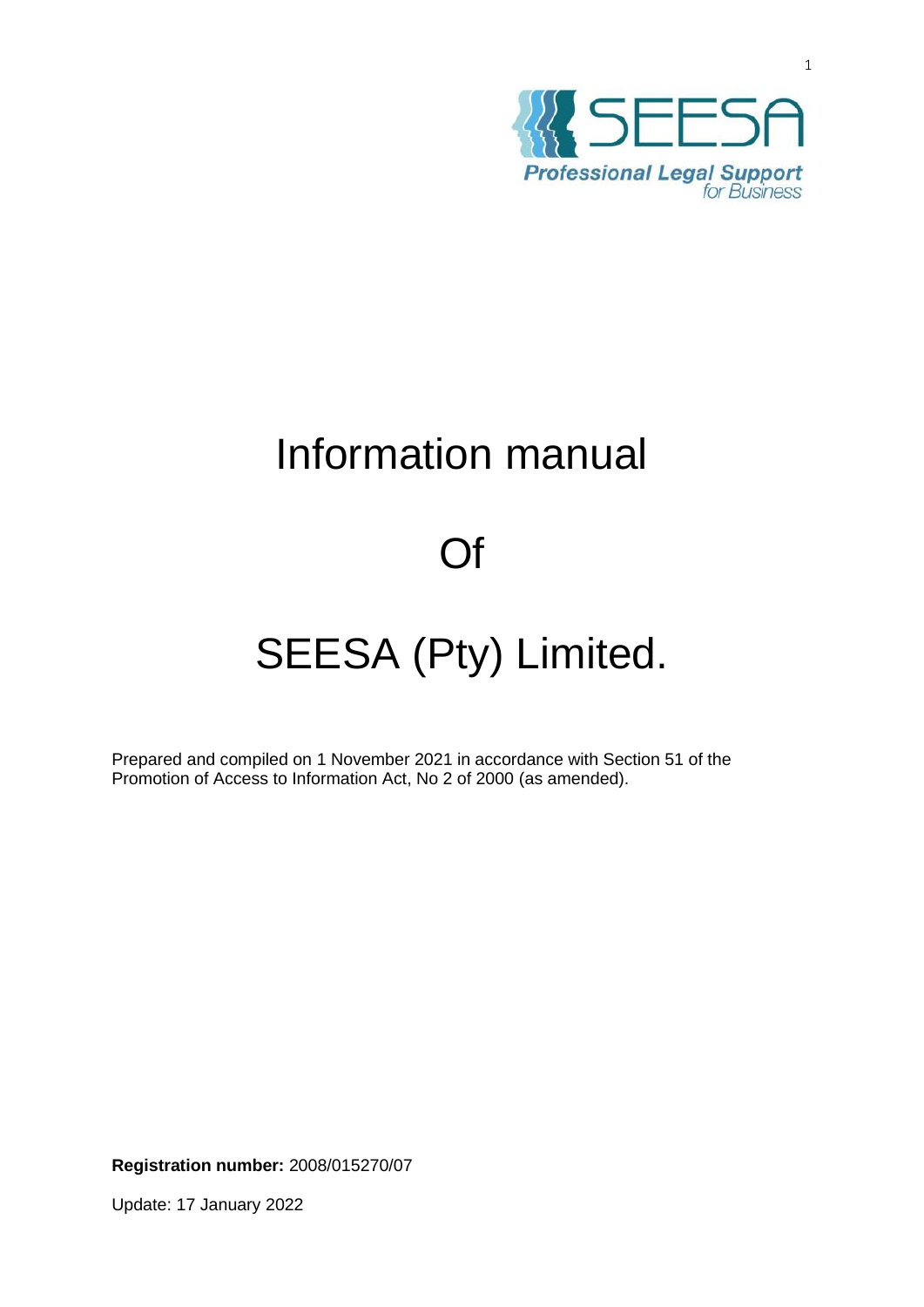

# **INDEX**

|    | <b>INTRODUCTION</b>                                            | 4         |
|----|----------------------------------------------------------------|-----------|
| 2  | PURPOSE OF THE MANUAL                                          | $4 - 5$   |
| 3  | SEESA (PTY) LIMITED CONTACT DETAILS                            | $5-6$     |
| 4  | GUIDE ON HOW TO USE PAIA AND HOW TO OBTAIN ACCESS TO THE GUIDE | $6 - 8$   |
| 5  | RECORDS AUTOMATICALLY AVAILABLE TO THE PUBLIC                  | 8         |
| 6  | RECORDS OF THE PRIVATE BODY                                    | 12        |
| 7  | <b>RECORDS REQUIRED IN TERMS OF LEGISLATION</b>                | 13        |
| 8  | REQUEST PROCEDURE FOR OBTAINING INFORMATION                    | 13 - 14   |
| 9  | <b>FEES</b>                                                    | 14 - 15   |
| 10 | GROUNDS FOR REFUSAL OF ACCESS TO INFORMATION                   | 15        |
| 11 | <b>DECISION</b>                                                | 16        |
| 12 | PROCESSING OF PERSONAL INFORMATION                             | $16 - 19$ |
| 13 | <b>AVAILABLITY OF THE MANUAL</b>                               | 20        |
| 14 | DOCUMENT CONTROL                                               | 20        |
| 15 | <b>CHANGE HISTORY</b>                                          | 20        |
|    |                                                                |           |

# **Registration number:** 2008/015270/07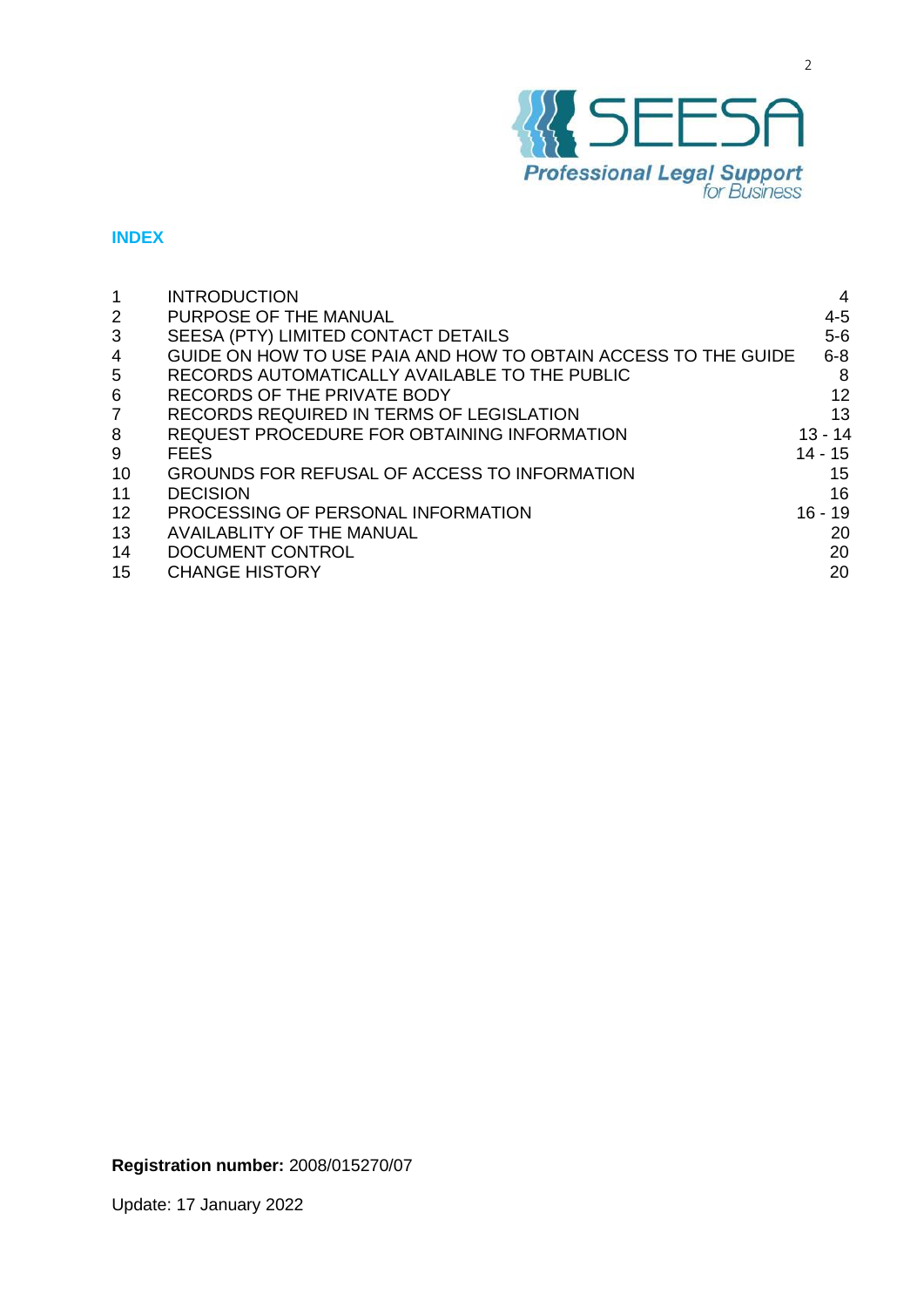

| Term           | <b>Definition</b>                                                                                                                                       |
|----------------|---------------------------------------------------------------------------------------------------------------------------------------------------------|
| "Data Subject" | means the person to whom Personal Information relates, as contemplated in                                                                               |
|                | terms of section 1 of the POPIA;                                                                                                                        |
| "Deputy        | means a Deputy Information Officer designated in terms of section 56 of the                                                                             |
| Information    | POPIA;                                                                                                                                                  |
| Officer"       |                                                                                                                                                         |
| "Information   | means in the case of a juristic person, (i) the chief executive officer or equivalent                                                                   |
| Officer"       | officer of the juristic person or any person duly authorised by that officer; or (ii)                                                                   |
|                | the person who is acting as such or any person duly authorised by such acting                                                                           |
|                | person as contemplated in section 1 of the Act;                                                                                                         |
| "Information   | means the Information Regulator established in terms of section 39 of POPIA;                                                                            |
| Regulator"     |                                                                                                                                                         |
| "Manual"       | means this manual compiled by SEESA (Pty) Limited in terms of PAIA and<br>POPIA;                                                                        |
| "PAIA"         | means the Promotion of Access to Information Act, 2 of 2000, including the PAIA                                                                         |
|                | regulations, as amended from time to time;                                                                                                              |
| "Personal      | means information relating to an identified, or identifiable, living natural person                                                                     |
| Information"   | and, where applicable, an identifiable existing juristic person as contemplated in                                                                      |
|                | the POPIA;                                                                                                                                              |
| "Personnel"    | means all partners, directors, officers, employees, individual contractors and                                                                          |
|                | other personnel of SEESA (Pty) Limited;                                                                                                                 |
| "POPIA"        | means the Protection of Personal Information Act, 4 of 2013, including the                                                                              |
|                | POPIA regulations, as amended from time to time;                                                                                                        |
| "Processing"   | means any operation, activity or set of operations, whether or not by automated<br>means, concerning Personal Information as contemplated in the POPIA; |
| "Private Body" | means any former or existing juristic person, as contemplated in the Act and                                                                            |
|                | POPIA;                                                                                                                                                  |
|                |                                                                                                                                                         |
| "Record"       | means a record as contemplated in PAIA and includes Personal Information;                                                                               |
|                |                                                                                                                                                         |
|                |                                                                                                                                                         |
| "Requester"    | means, in relation to a Private Body,                                                                                                                   |
|                | i. any person, including, but not limited to, a public body or an official<br>Ť                                                                         |
|                | thereof, making a request for access to a Record of that Private Body; or                                                                               |
|                | ii. a person acting on behalf of such person as contemplated in the Act;<br>ij.                                                                         |
|                | iii<br>1.15. "Responsible Party" means a public or Private Body or any other                                                                            |
|                | person which, alone or in conjunction with others, determines the purpose of and                                                                        |
|                | means for Processing Personal Information as contemplated in the POPIA;                                                                                 |
|                |                                                                                                                                                         |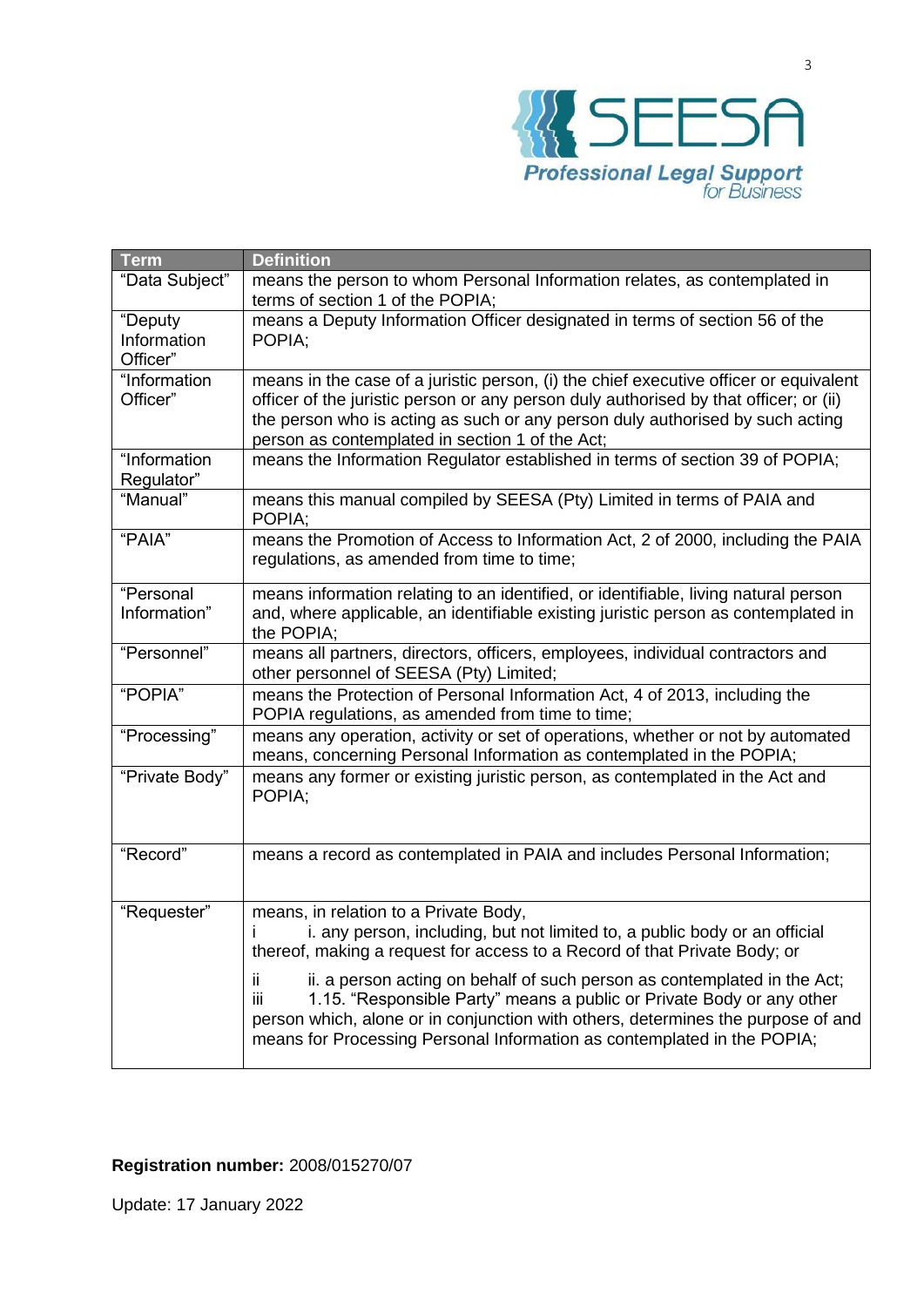

#### **1. INTRODUCTION**

PAIA is established to ensure that responsible parties are transparent in dealing with information, and accountable towards data subjects and their Constitutional rights.

The Promotion of Access to Information Act, No 2 of 2000 ("The Act") was enacted on 3 February 2000, giving effect to the right of access to any information held by Government, as well as any information held by another person who is required for the exercising or protection of any rights.

This right is entrenched in the Bill of Rights in the Constitution of South Africa. Where a request is made in terms of PAIA, the body to which the request is made is obliged to release the information, except where PAIA expressly provides that the information may or must be refused. The Act sets out the requisite procedural process to such request.

# **2. PURPOSE OF MANUAL**

To promote effective governance of private bodies, it is necessary to ensure that everyone is empowered and educated to understand their rights in terms of The Act, in order for them to exercise their rights in relation to public and private bodies.

Section 9 of the Promotion of Access to Information Act, however, recognizes that such right to access to information cannot be unlimited and should be subject to justifiable limitations, including, but not limited to:

- Limitations aimed at the reasonable protection of privacy;
- Commercial confidentiality; and
- Effective, efficient, and good governance

And in a manner that balances that right with any other rights, including such rights contained in the Bill of Rights in the Constitution.

Wherever reference is made to "Private Body" in this manual, it will refer to SEESA (Pty) Limited.

This PAIA Manual is useful for the public to-

- 2.1 check the categories of records held by a body which are available without a person having to submit a formal PAIA request;
- 2.2 have a sufficient understanding of how to make a request for access to a record of the body, by providing a description of the subjects on which the body holds records and the categories of records held on each subject;

#### **Registration number:** 2008/015270/07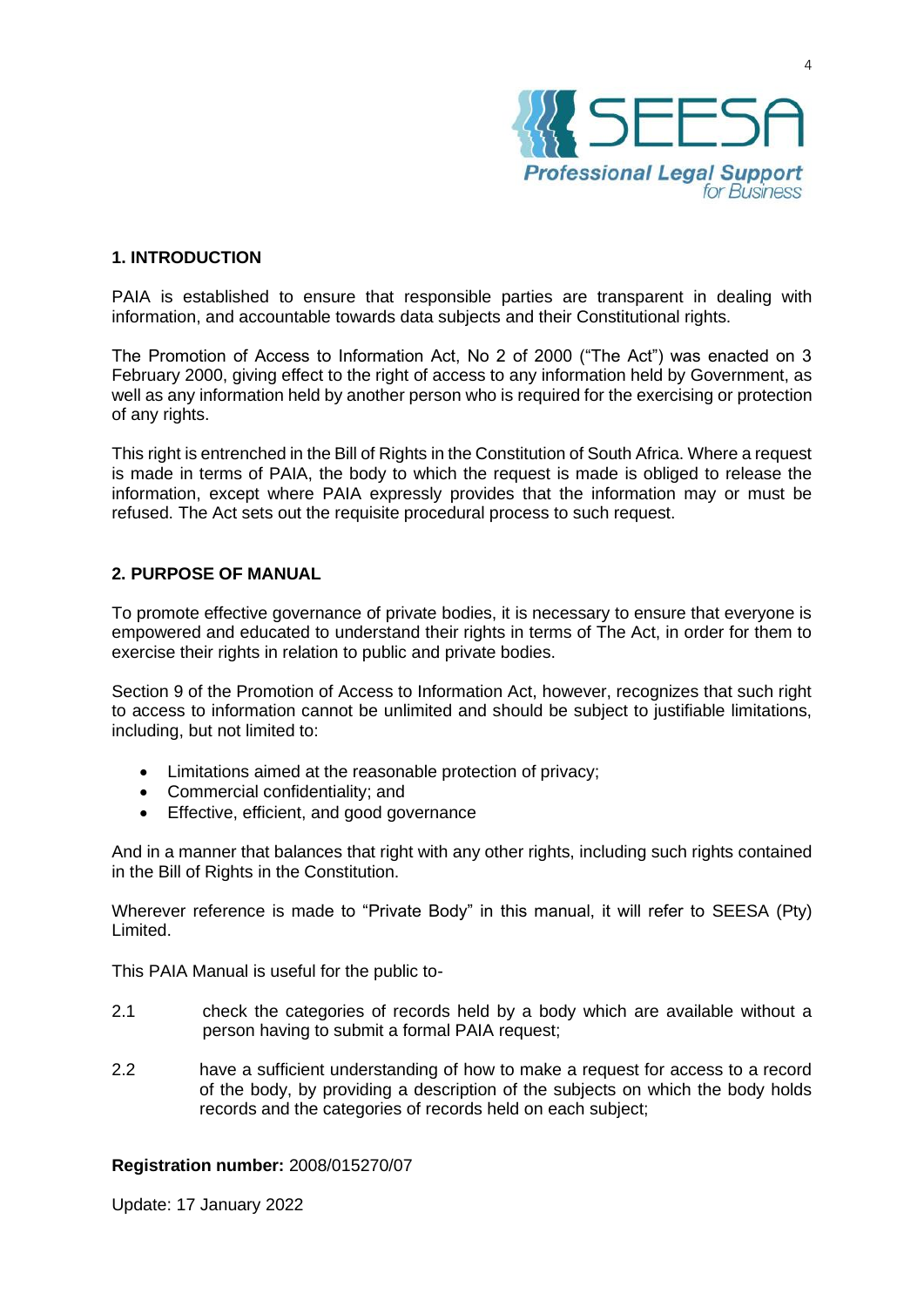

- 2.3 know the description of the records of the body which are available in accordance with any other legislation;
- 2.4 access all the relevant contact details of the Information Officer and Deputy Information Officer who will assist the public with the records they intend to access;
- 2.5 know the description of the guide on how to use PAIA, as updated by the Regulator and how to obtain access to it;
- 2.6 know if the body will process personal information, the purpose of processing of personal information and the description of the categories of data subjects and of the information or categories of information relating thereto;
- 2.7 know the description of the categories of data subjects and of the information or categories of information relating thereto;
- 2.8 know the recipients or categories of recipients to whom the personal information may be supplied;
- 2.9 know if the body has planned to transfer or process personal information outside the Republic of South Africa and the recipients or categories of recipients to whom the personal information may be supplied; and
- 2.10 know whether the body has appropriate security measures to ensure the confidentiality, integrity and availability of the personal information which is to be processed.

# **3. CONTACT DETAILS:**

| Roelof WR. Le Roux                                               |
|------------------------------------------------------------------|
| Postnet Suite 152, Private bag X 844, Silverton 0127             |
| Roban Building, 178 Erasmus Street, Meyerspark<br>0184, Pretoria |
| 012 810 2000                                                     |
| roelof@seesa.co.za                                               |
|                                                                  |

# **GENERAL INFORMATION:**

| Name of Private Body: | SEESA (Pty) Limited. |
|-----------------------|----------------------|
|-----------------------|----------------------|

**Registration number:** 2008/015270/07 Registration No: 2008/015270/07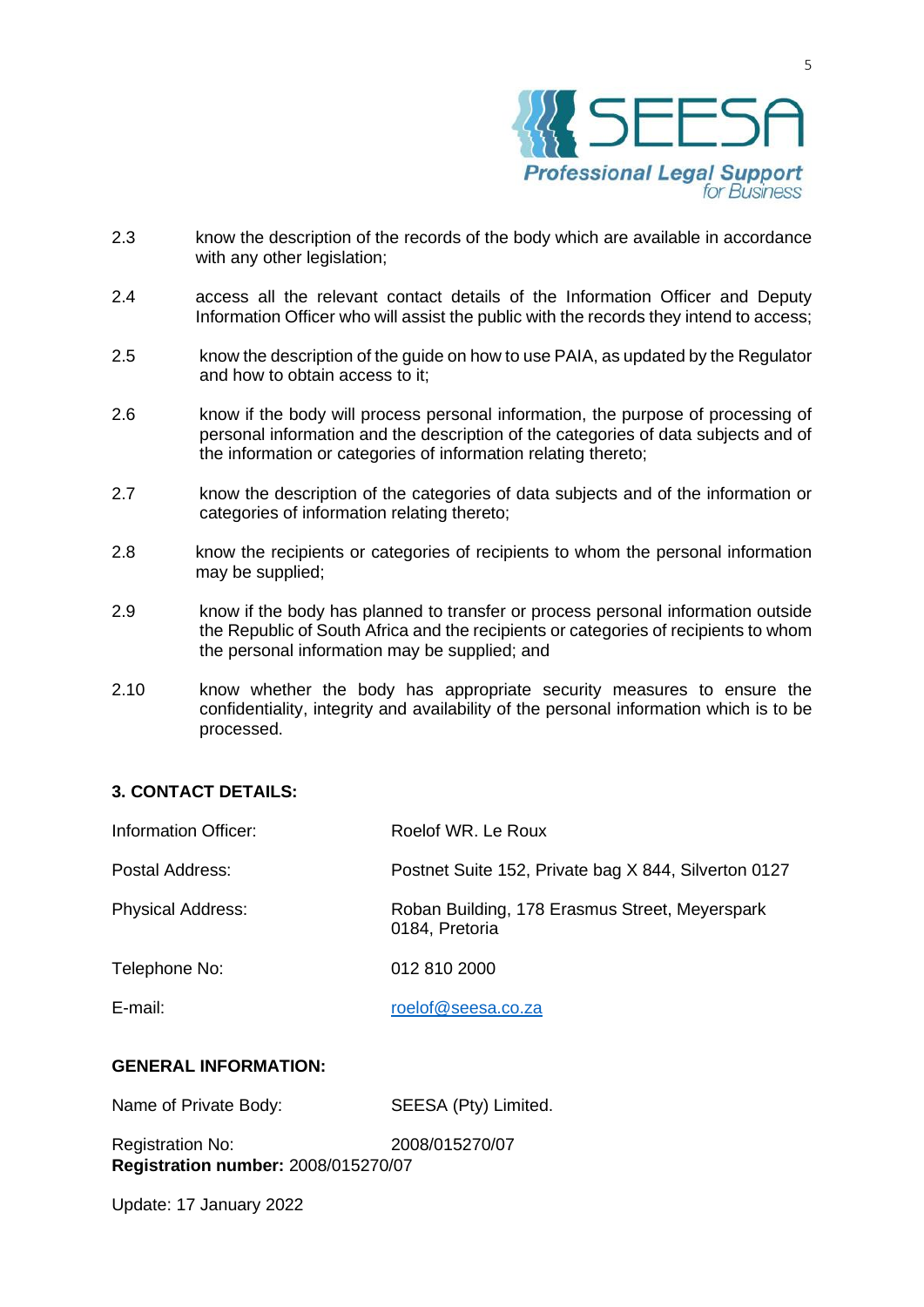

| Postal Address:          | Postnet Suite 152, Private bag X 844, Silverton 0127             |
|--------------------------|------------------------------------------------------------------|
| <b>Physical Address:</b> | Roban Building, 178 Erasmus Street, Meyerspark<br>0184, Pretoria |
| Telephone No:            | 012 810 2000                                                     |
| $E$ -mail:               | $md@$ seesa.co.za                                                |
| Website:                 | www.seesa.co.za                                                  |

# **4. GUIDE ON HOW TO USE PAIA AND HOW TO OBTAIN ACCESS TO THE GUIDE**

- 4.1. The Regulator has, in terms of section 10(1) of PAIA, as amended, updated, and made available the revised Guide on how to use PAIA ("Guide"), in an easily comprehensible form and manner, as may reasonably be required by a person who wishes to exercise any right contemplated in PAIA and POPIA.
- 4.2. The Guide is available in each of the official languages and in braille.
- 4.3. The aforesaid Guide contains the description of-
	- 4.3.1. the objects of PAIA and POPIA;
	- 4.3.2. the postal and street address, phone and fax number and, if available, electronic mail address of-
	- 4.3.2.1. the Information Officer of every public body, and
	- 4.3.2.2. every Deputy Information Officer of every public and private body designated in terms of section 17(1) of PAIA<sup>1</sup> and section 56 of POPIA<sup>2</sup>;
	- 4.3.3. the manner and form of a request for-

#### **Registration number:** 2008/015270/07

<sup>1</sup> Section 17(1) of PAIA- *For the purposes of PAIA, each public body must, subject to legislation governing the employment of personnel of the public body concerned, designate such number of persons as deputy information officers as are necessary to render the public body as accessible as reasonably possible for requesters of its records.*

*<sup>2</sup> Section 56(a) of POPIA- Each public and private body must make provision, in the manner prescribed in section 17 of the Promotion of Access to Information Act, with the necessary changes, for the designation of such a number of persons, if any, as deputy information officers as is necessary to perform the duties and responsibilities as set out in section 55(1) of POPIA.*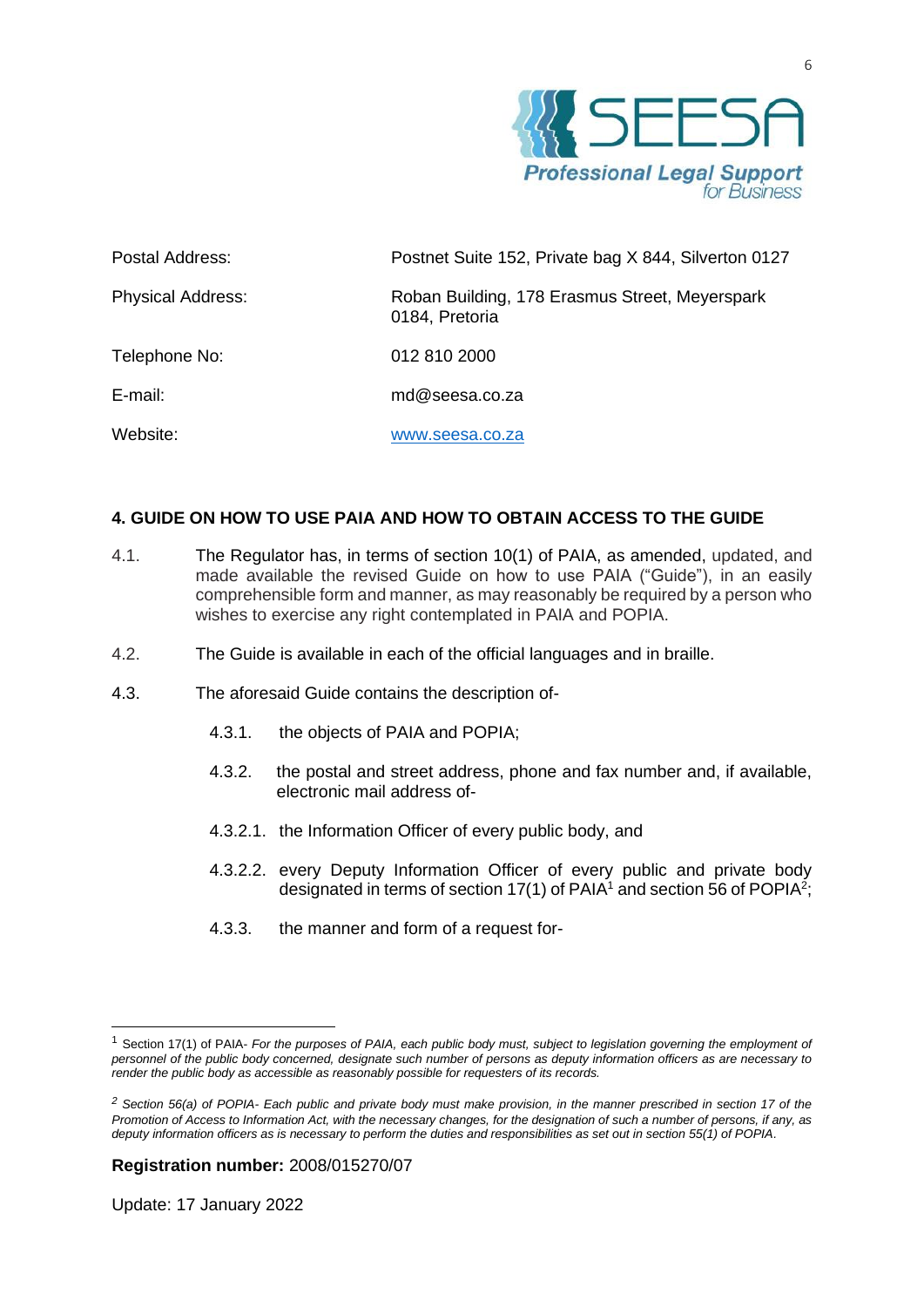

7

- 4.3.3.1. access to a record of a public body contemplated in section 11 $3$ ; and
- 4.3.3.2. access to a record of a private body contemplated in section  $50<sup>4</sup>$ ;
- 4.3.4. the assistance available from the IO of a public body in terms of PAIA and POPIA;
- 4.3.5. the assistance available from the Regulator in terms of PAIA and POPIA;
- 4.3.6. all remedies in law available regarding an act or failure to act in respect of a right or duty conferred or imposed by PAIA and POPIA, including the manner of lodging-
	- 4.3.6.1. an internal appeal;
	- 4.3.6.2. a complaint to the Regulator; and
	- 4.3.6.3. an application with a court against a decision by the information officer of a public body, a decision on internal appeal or a decision by the Regulator or a decision of the head of a private body;
- 4.3.7. the provisions of sections  $14<sup>5</sup>$  and  $51<sup>6</sup>$  requiring a public body and private body, respectively, to compile a manual, and how to obtain access to a manual;

*c) access to that record is not refused in terms of any ground for refusal contemplated in Chapter 4 of this Part.*

#### **Registration number:** 2008/015270/07

*<sup>3</sup> Section 11(1) of PAIA- A requester must be given access to a record of a public body if that requester complies with all the procedural requirements in PAIA relating to a request for access to that record; and access to that record is not refused in terms of any ground for refusal contemplated in Chapter 4 of this Part.*

<sup>4</sup> *Section 50(1) of PAIA- A requester must be given access to any record of a private body if-*

*a) that record is required for the exercise or protection of any rights;*

*b) that person complies with the procedural requirements in PAIA relating to a request for access to that record; and*

*<sup>5</sup> Section 14(1) of PAIA- The information officer of a public body must, in at least three official languages, make available a manual containing information listed in paragraph 4 above.*

*<sup>6</sup> Section 51(1) of PAIA- The head of a private body must make available a manual containing the description of the information listed in paragraph 4 above.*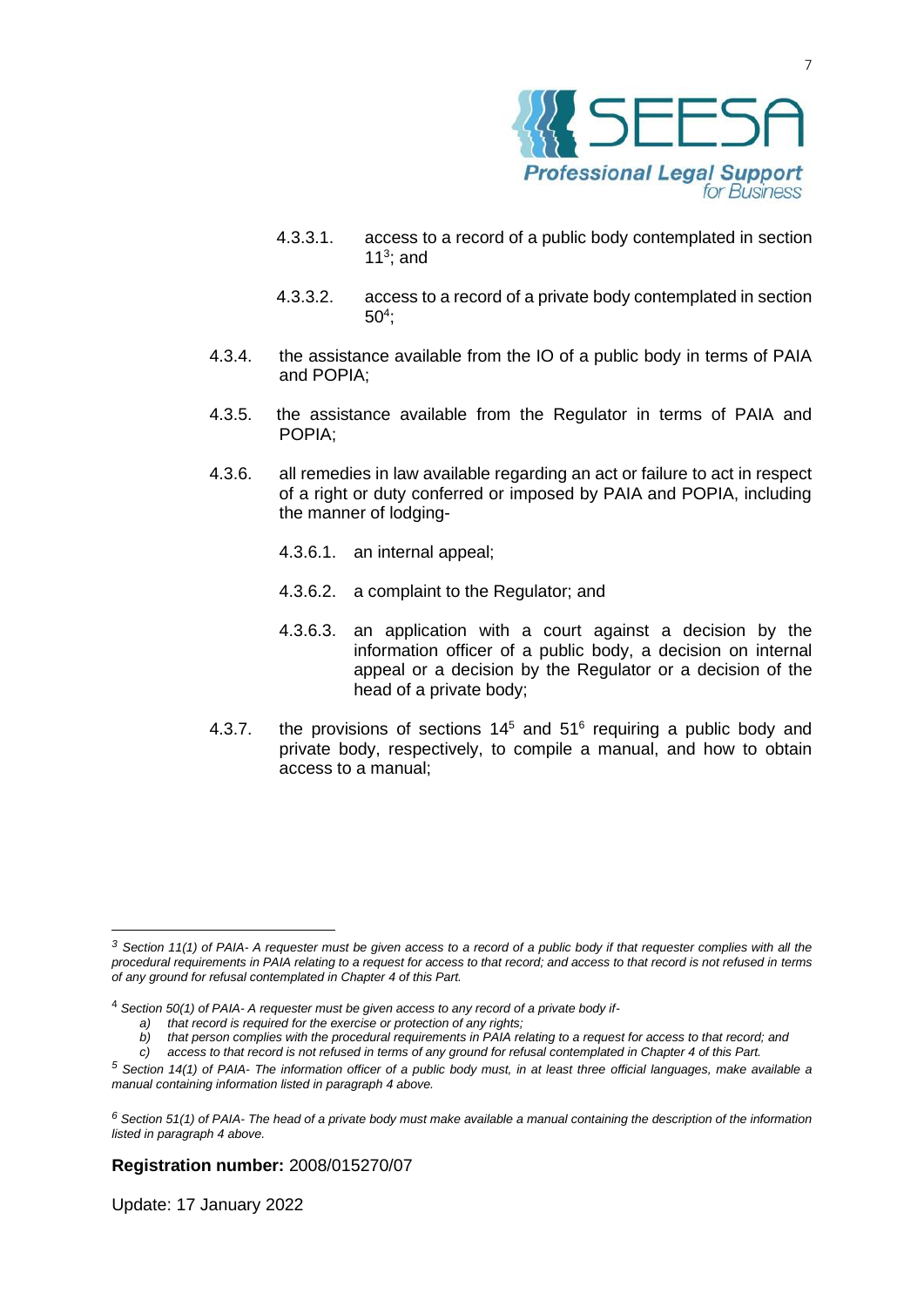

- 4.3.8. the provisions of sections  $15<sup>7</sup>$  and  $52<sup>8</sup>$  providing for the voluntary disclosure of categories of records by a public body and private body, respectively;
- 4.3.9. the notices issued in terms of sections  $22^9$  and  $54^{10}$  regarding fees to be paid in relation to requests for access; and
- 4.3.10. the regulations made in terms of section 92<sup>11</sup>.
- 4.4. Members of the public can inspect or make copies of the Guide from the offices of the public and private bodies, including the office of the Regulator, during normal working hours.
- 4.5. The Guide can also be obtained-
	- 4.5.1. upon request to the Information Officer;
	- 4.5.2. from the website of the Regulator [\(https://www.justice.gov.za/inforeg/\)](https://www.justice.gov.za/inforeg/).
- 4.6. A copy of the Guide is also available in the following two official languages, for public inspection during normal office hours - In English and Afrikaans.

# **5. RECORDS AUTOMATICALLY AVAILABLE TO THE PUBLIC**

To date no notice in terms of section 52(2) of the Act has been published regarding the categories of Records that are automatically available without having to request access.

*(b) any matter relating to the fees contemplated in sections 22 and 54;*

*(e) any administrative or procedural matter necessary to give effect to the provisions of this Act."*

#### **Registration number:** 2008/015270/07

*<sup>7</sup> Section 15(1) of PAIA- The information officer of a public body, must make available in the prescribed manner a description of the categories of records of the public body that are automatically available without a person having to request access*

*<sup>8</sup> Section 52(1) of PAIA- The head of a private body may, on a voluntary basis, make available in the prescribed manner a description of the categories of records of the private body that are automatically available without a person having to request access*

*<sup>9</sup> Section 22(1) of PAIA- The information officer of a public body to whom a request for access is made, must by notice require the requester to pay the prescribed request fee (if any), before further processing the request.*

<sup>10</sup> *Section 54(1) of PAIA- The head of a private body to whom a request for access is made must by notice require the requester to pay the prescribed request fee (if any), before further processing the request.*

*<sup>11</sup> Section 92(1) of PAIA provides that –"The Minister may, by notice in the Gazette, make regulations regarding-*

*<sup>(</sup>a) any matter which is required or permitted by this Act to be prescribed;*

*<sup>(</sup>c) any notice required by this Act;*

*<sup>(</sup>d) uniform criteria to be applied by the information officer of a public body when deciding which categories of records are to be made available in terms of section 15; and*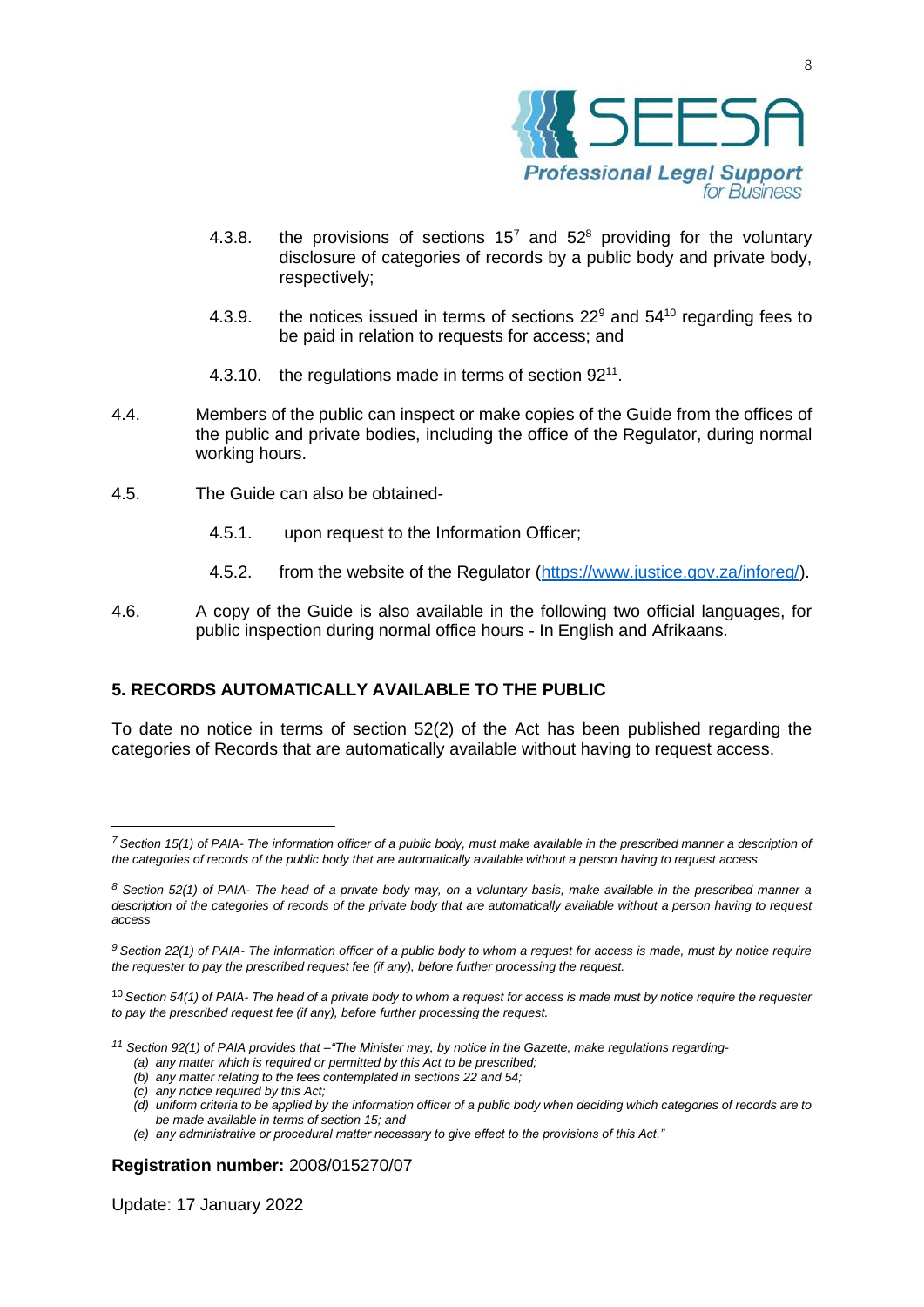

# **6. RECORDS OF THE PRIVATE BODY**

This clause serves as a reference to the records that the Private Body holds to facilitate a request in terms of The Act.

The information is classified and grouped according to records relating to the following subject and categories: It is recorded that the accessibility of the documents listed herein below, may be subject to the grounds of refusal set out hereinafter.

# **6.1. PRIVATE BODY DOCUMENTS AND RECORDS**

| Subjects on which the body<br>holds records | <b>Categories of records</b>                                                                                                                                                                                                                                                                                                                                                                        |
|---------------------------------------------|-----------------------------------------------------------------------------------------------------------------------------------------------------------------------------------------------------------------------------------------------------------------------------------------------------------------------------------------------------------------------------------------------------|
| Incorporation Documents<br>and<br>Records   | These include, but are not limited to the following:<br>Documents of Incorporation<br>Constitution<br>$\bullet$<br>Memorandum and Articles of Association<br>Copies of Shareholder's Agreement(s)<br>$\bullet$<br>Minutes of meetings held by the Board of<br>$\bullet$<br>Directors; Shareholders; Management- and<br>/ or staff meeting(s)<br>Internal telephone list(s) and list of<br>employees |
| <b>Financial Documents</b>                  | General<br><b>VAT Records</b><br><b>Tax Records</b><br><b>PAYE Records</b><br><b>UIF Records</b><br><b>SDL Records</b><br>Management Accounts and Audited<br><b>Financial Statements</b><br><b>Asset Inventors</b><br><b>Asset Register</b>                                                                                                                                                         |
|                                             | Operating system<br>Invoice<br>Weekly / monthly / quarterly / annual<br>statement<br>Debit note                                                                                                                                                                                                                                                                                                     |

**Registration number:** 2008/015270/07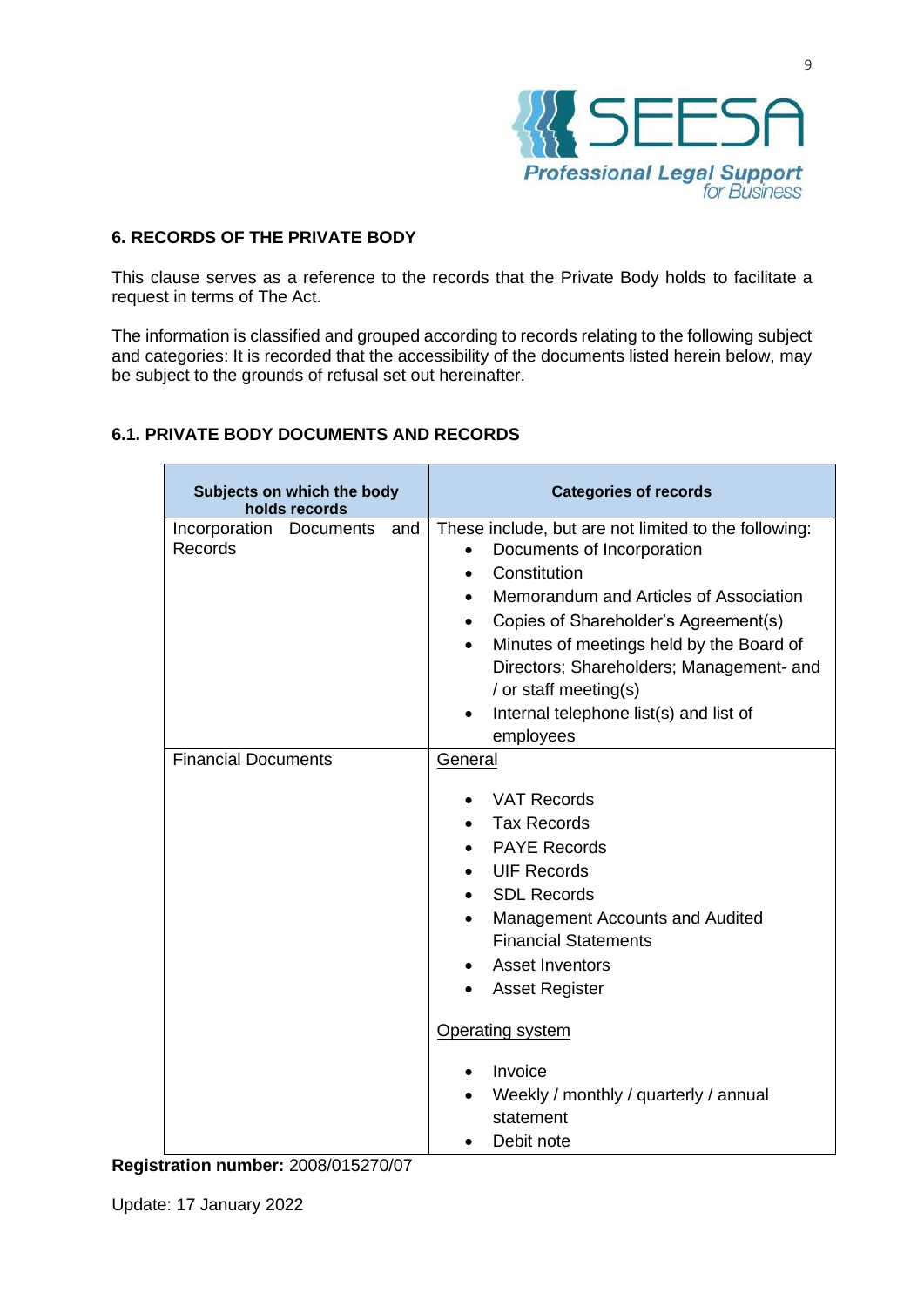

| Subjects on which the body<br>holds records | <b>Categories of records</b>                                                                                                                                                                                                                                                                                                                                                                                                                                                                                                                    |  |
|---------------------------------------------|-------------------------------------------------------------------------------------------------------------------------------------------------------------------------------------------------------------------------------------------------------------------------------------------------------------------------------------------------------------------------------------------------------------------------------------------------------------------------------------------------------------------------------------------------|--|
|                                             | Credit note<br>$\bullet$                                                                                                                                                                                                                                                                                                                                                                                                                                                                                                                        |  |
|                                             | Banking                                                                                                                                                                                                                                                                                                                                                                                                                                                                                                                                         |  |
| Learning and Education                      | Cheque account<br><b>Current account</b><br>Cash records<br><b>Financial reporting</b><br>$\bullet$<br><b>Training Material</b><br>$\bullet$                                                                                                                                                                                                                                                                                                                                                                                                    |  |
|                                             | <b>Training Records and Statistics</b><br>$\bullet$<br><b>Training Agreements</b><br>$\bullet$                                                                                                                                                                                                                                                                                                                                                                                                                                                  |  |
| <b>Operational Documents and</b><br>Records | <b>Promotional material</b><br>$\bullet$<br>Marketing call reports<br>$\bullet$<br>Written policies regarding business plan /<br>activities<br>Written service specification<br>Product / service manuals<br>Work instruction manuals<br>Customer database<br>Customer application forms<br>$\bullet$<br>Payment in respect of goods / services<br>based on C.O.D. / 30day and longer<br>Sales records<br><b>Production records</b><br>$\bullet$<br>Records in respect of scheduling and<br>supply of services<br>Documentation with regard to: |  |
|                                             | <b>Business plans</b><br>$\circ$<br>Strategy<br>$\circ$<br>Vision<br>$\circ$<br><b>Mission</b><br>$\circ$<br>Action plans<br>$\circ$<br>Company profile<br>$\circ$<br>Current / old / both price lists<br>Customer complaints / assessments /<br>both                                                                                                                                                                                                                                                                                           |  |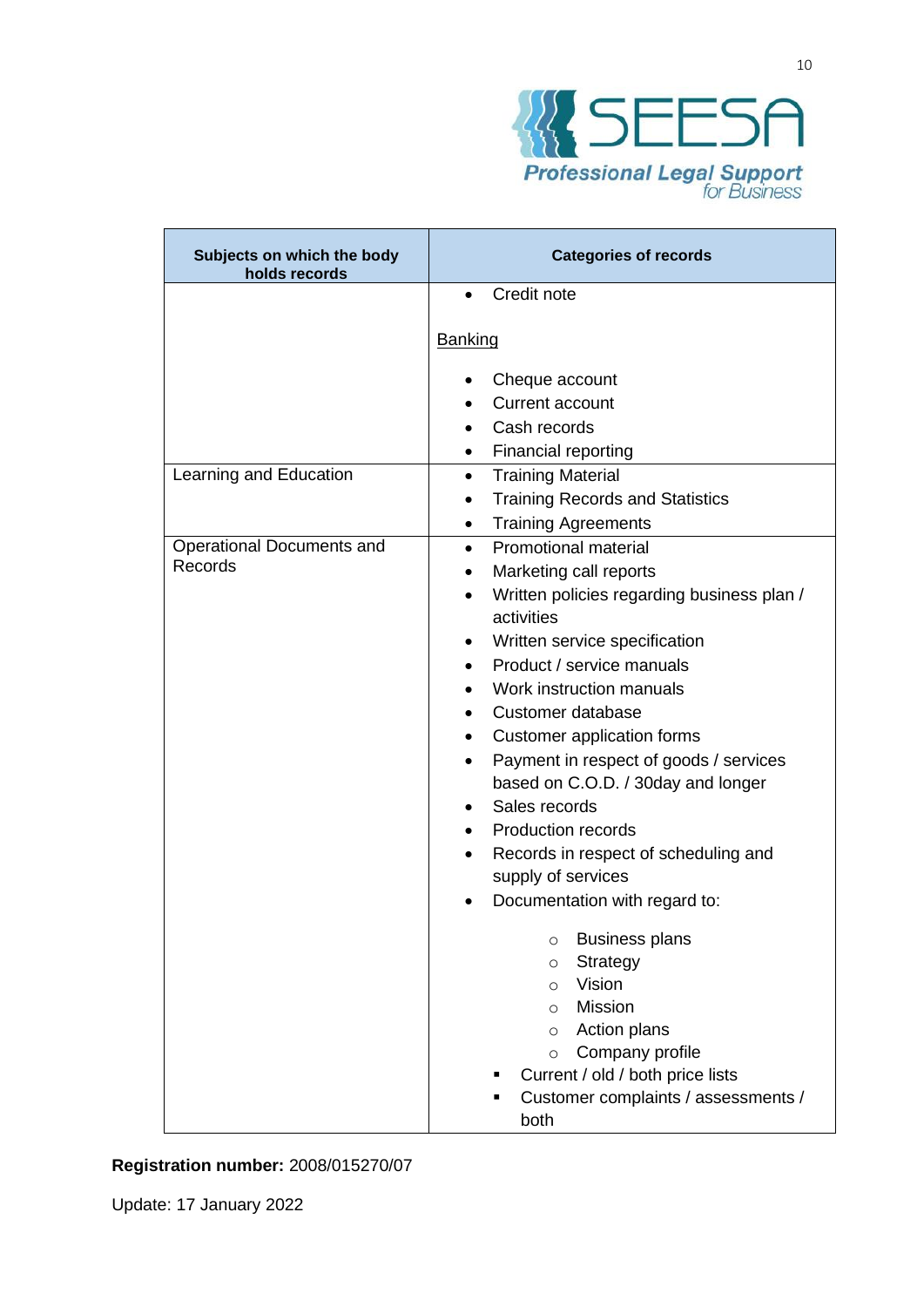

| Subjects on which the body<br>holds records | <b>Categories of records</b>                    |
|---------------------------------------------|-------------------------------------------------|
|                                             | Records pertaining to costing / quoting<br>٠    |
|                                             | Research and development<br>п                   |
|                                             | documentation                                   |
| <b>Client Services Records</b>              | Client annual financial statements<br>$\bullet$ |
|                                             | Client company registration documents           |
|                                             | Client shareholder agreement<br>$\bullet$       |
|                                             | Client member's agreement                       |
|                                             | Client partnership agreement<br>٠               |
|                                             | Client memorandum of incorporation<br>٠         |
|                                             | Client employee details<br>$\bullet$            |
|                                             | Client correspondence                           |
|                                             | <b>Client contracts</b>                         |
|                                             | Client standard business documentation          |
|                                             | Client statutory and tax records<br>٠           |
|                                             | Client business information                     |
|                                             | Client UIF registration documentation           |
|                                             | <b>Client CIPC documents</b>                    |
|                                             | Client SARS tax clearance certificates          |
|                                             | Client lease agreements<br>$\bullet$            |
|                                             | <b>Client BEE records</b>                       |
|                                             | Client minutes of board meetings<br>٠           |
|                                             | Client employment equity reports<br>٠           |
|                                             | <b>Client legal Documentation</b><br>$\bullet$  |
|                                             | Client trust deed and trust records             |
|                                             | Client proposal and tender documents            |
|                                             | Client workplace skills planning reports<br>٠   |
|                                             | Client training agreements                      |
|                                             | Client training schedules                       |
| <b>Human Resources</b>                      | Pay / salary status                             |
|                                             | Leave records                                   |
|                                             | <b>Educational history</b>                      |
|                                             | Letter of appointment / employment              |
|                                             | agreement                                       |
|                                             | Legal documentation                             |
|                                             | Records relating to salary increases            |
|                                             | Disciplinary records                            |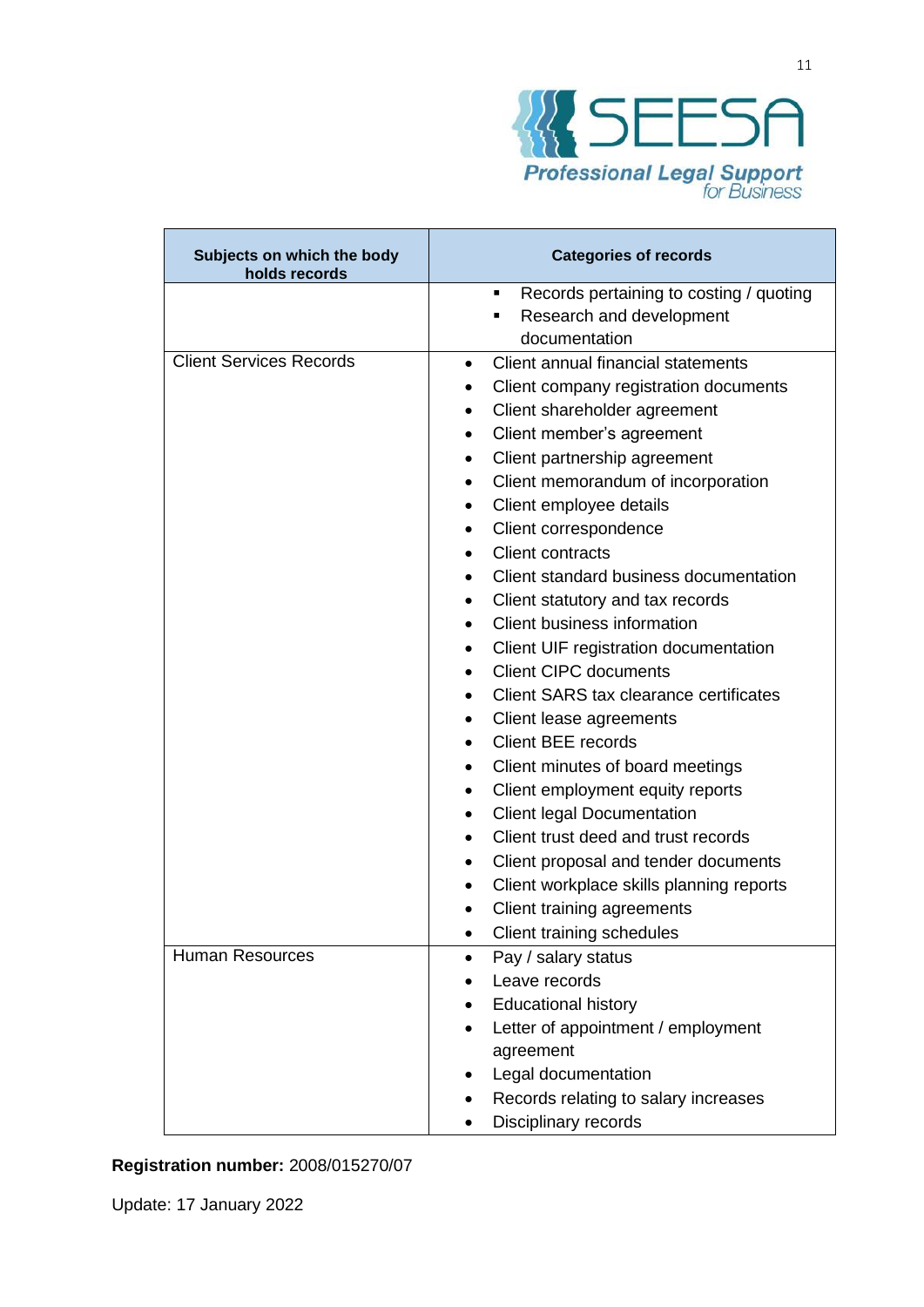

| Subjects on which the body<br>holds records | <b>Categories of records</b>                                         |
|---------------------------------------------|----------------------------------------------------------------------|
|                                             | Performance management records<br>$\bullet$                          |
|                                             | Medical history of employees                                         |
|                                             | Tax records                                                          |
|                                             | Training records                                                     |
|                                             | Training manuals<br>$\bullet$                                        |
|                                             | Written Company policies<br>$\bullet$                                |
|                                             | Written Employment Equity Plan<br>$\bullet$                          |
|                                             | Workplace Skills Development Plan                                    |
|                                             | Registration with a SETA<br>$\bullet$                                |
|                                             | Personality test records                                             |
|                                             | Psychometric testing records                                         |
|                                             | <b>Monthly contribution of employees:</b>                            |
|                                             | Provident fund                                                       |
|                                             | Unemployment fund                                                    |
|                                             | Records of deductions from employees<br>$\bullet$                    |
|                                             | Identification records for security purposes                         |
|                                             | <b>Safety Records:</b>                                               |
|                                             | Record of incidents                                                  |
|                                             | Records of corrective action                                         |
|                                             | Records relating to Occupational Health &<br>$\bullet$<br>Safety Act |
| Information technology records              | Licenses<br>$\bullet$                                                |
|                                             | Software programs                                                    |
|                                             | Software applications<br>$\bullet$                                   |
|                                             | Internal company e-mails<br>$\bullet$                                |
|                                             | Internet connectivity reports                                        |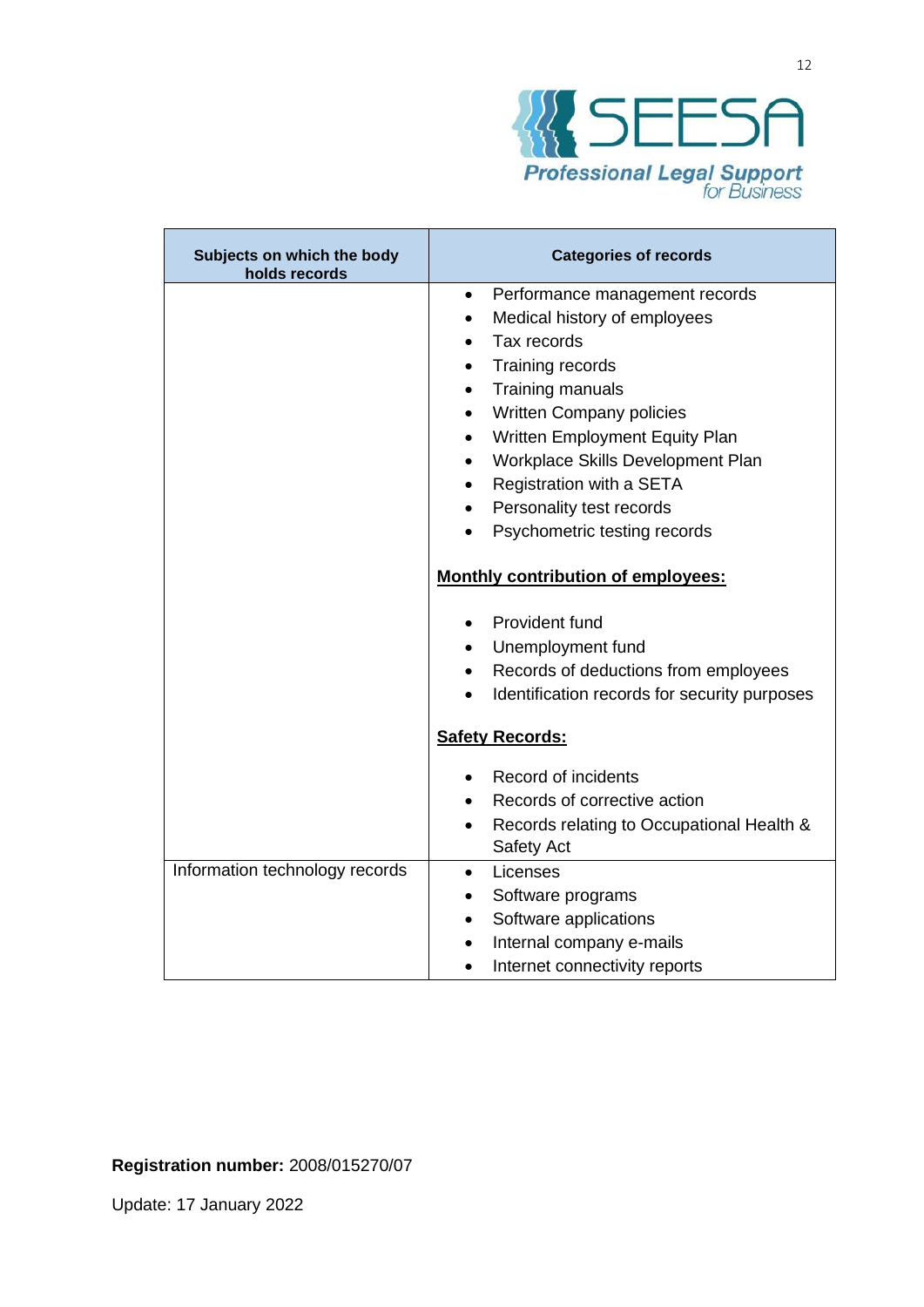

# **7. RECORDS REQUIRED IN TERMS OF LEGISLATION**

Records are kept in accordance with legislation applicable to SEESA (Pty) Limited, which includes but is not limited to, the following -

- Companies Act 71 of 2008
- Income Tax Act 58 of 1962
- Tax Administration Act, 2011
- Securities Transfer Tax Act, 2007
- Securities Transfer Tax Administration Act, 2007
- Labour Relations Act, 66 of 1995
- Employment Equity Act, 55 of 1998
- Electronic Communications and Transactions Act 36 of 2005
- Basic Conditions of Employment Act, 75 of 1997
- Broad Based Economic Empowerment Act, 53 of 2003
- Constitution of the Republic of South Africa, 108 of 1996
- Companies Act, 61 of 1973
- Consumer Protection Act, 68 of 2008
- Value Added Tax Act, 89 of 1991
- Income Tax Act, 58 of 1962
- Financial Intelligence Centre Act, 38 of 2001
- Protection of Personal Information Act, 4 of 2013

Reference to the above-mentioned legislation shall include subsequent amendments and secondary legislation to such legislation.

# **8. REQUEST PROCEDURE FOR OBTAINING INFORMATION**

#### **Access to records held by the Private Body:**

Records held by the **Private Body** may be accessed by request only once the prerequisites for access have been met.

The requester must fulfil the prerequisites for access in terms of **The Act,** including the payment of a requested access fee.

The requester must comply with all the procedural requirements contained in **The Act** relating to the request for access to a record.

The requester must complete the prescribed **form.** and submit same as well as payment of a request fee and a deposit, if applicable, to the Information Officer at the postal or physical address, fax number or electronic mail address as stated herein.

#### **Registration number:** 2008/015270/07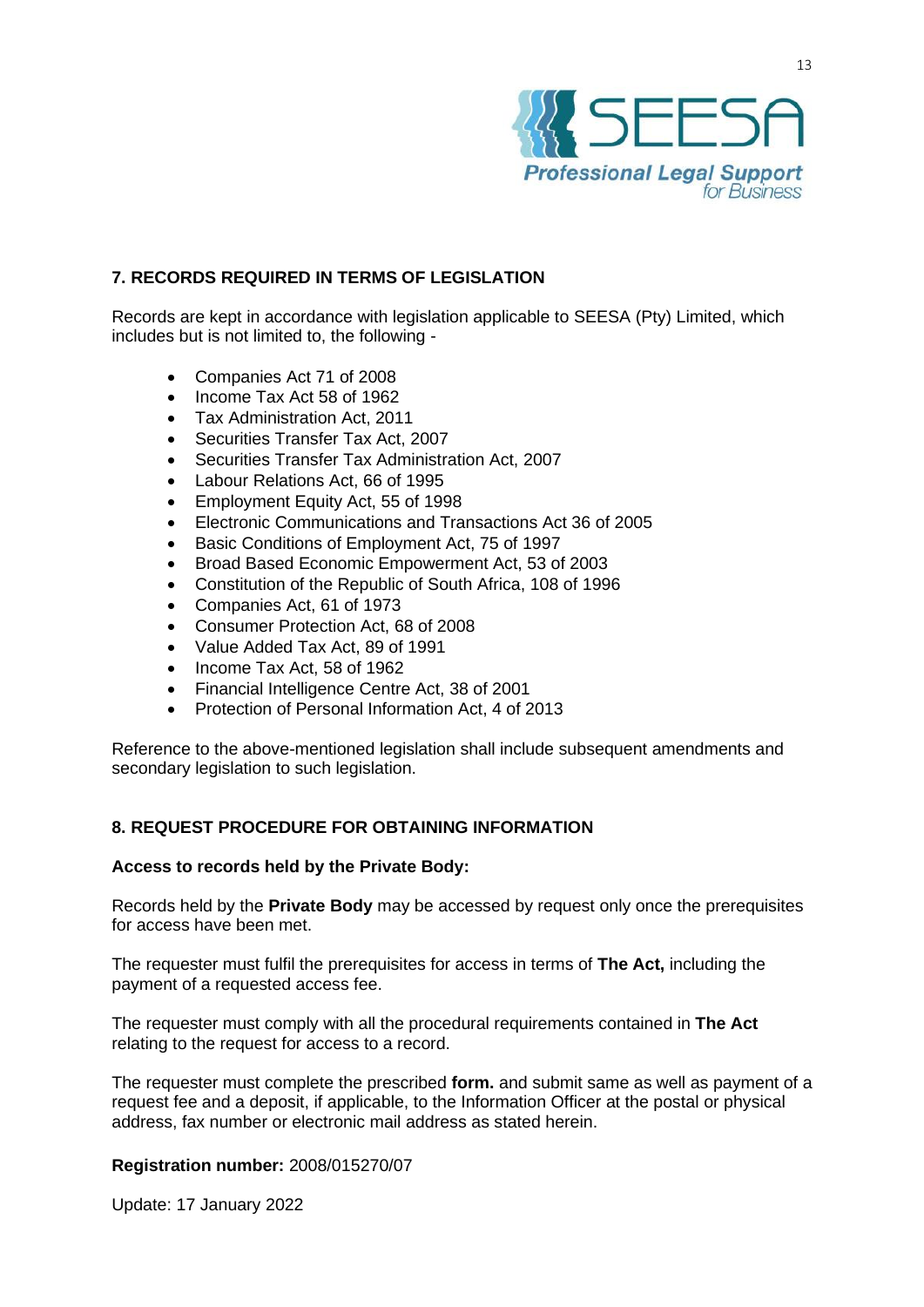

The prescribed form must be filled in with enough particulars to at least enable the Information Officer to identify -

- The record or records requested:
- The identity of the requester;
- Which form of access is required, if the request is granted;
- The postal address or fax number or email address of the requester.

The requester must state that he/she requires the information to exercise or protect a right, and clearly state what the nature of the right to be exercised or protected is. In a right, and clearly state what the nature of the right to be exercised or protected is. In addition, the requested must clearly specify why the record is necessary to exercise or protect such right.

The **Private Body** will process the request within 30 days, unless the requester has stated a special reason that would satisfy the Information Officer that circumstances dictate that the above times are not complied with.

The requester shall be informed whether access has been granted or denied. If, in addition, the requester requires the reason for the decision in any other manner, he / she must state the manner and the particulars so required.

If a request is made on behalf of another person, then the requester must submit proof of the capacity in which the requesters making the request, to the reasonable satisfaction of the Information Officer.

If an individual is unable to complete the prescribed form because of illiteracy or disability, such a person may make the request orally.

The requester must pay the prescribed fee before any further processing can take place.

# **9. FEES**

When the Information Officer receives the request, such Officer shall by notice require the requester, other than a personal requester, to pay the prescribed request fee (if any) before any further processing of the request.

If the search for the record has been made in the preparation of the record for disclosure, including arrangements to make it available in the requested form, and it requires more than the hours prescribed in the regulation for this purpose, the Information Officer shall notify the requester to pay as a deposit the prescribed portion of the access fee which would be payable if the request is granted.

The Information Officer shall withhold a record until the requester has paid the fees.

#### **Registration number:** 2008/015270/07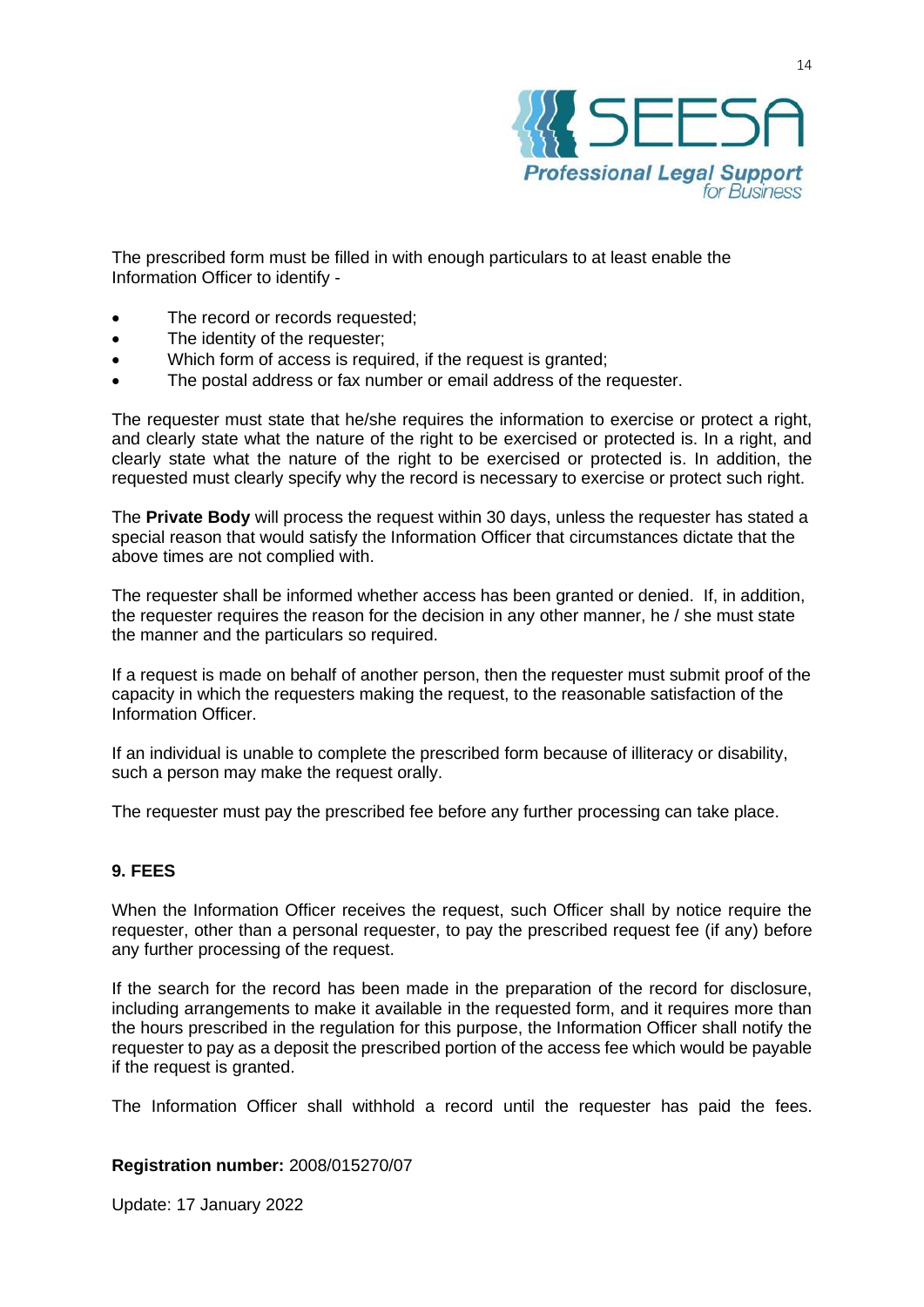

A requester, whose request for access to a record has been granted, must pay an access fee for reproduction and for search and preparation, and for any time reasonably required in excess of the prescribed hours to search for and prepare the record for disclosure, including making arrangements to make it available in the requested form.

If a deposit has been paid in respect of a request for access, which is refused, then the Information Officer concerned must repay the deposit to the requester.

# **10. GROUNDS FOR REFUSAL OF ACCESS TO INFORMATION**

The main grounds for the **Private Body** to refuse a request for information relates to the:

Mandatory protection of the privacy of a third party that is a natural person that would involve the unreasonable disclosure of personal information of that natural person;

Mandatory protection of the commercial information of a third party, if the record contains:

- Trade secrets of that third party;

- Financial, commercial, scientific or technical information, disclosure of which could likely cause harm to the financial or commercial interests of that third party;

- Information disclosed in confidence by a third party to the **Private Body**, if the disclosure could put that third party at a disadvantage in negotiations or commercial competition;

Mandatory protection of confidential information of third parties if it is protected in terms of any agreement;

Mandatory protection of confidential information of the protection of property;

Mandatory protection of records that would be regarded as privileged in legal proceedings; The commercial activities of the **Private Body,** which may include:

- Trade secrets of the **Private Body;**
- Financial, commercial, scientific or technical information, disclosure which could likely cause harm to the financial or commercial interest of the **Private Body;**
- Information which, if disclosed could put the **Private Body** at a disadvantage in negotiations or commercial competition;
- A computer program, owned by the **Private Body,** and protected by copyright.

The research information of the **Private Body** or a third party, if its disclosure would reveal the identity or the **Private Body,** the researcher or the subject matter of the research and would place the research at a serious disadvantage;

Requests for information that are clearly frivolous or vexatious, or which would involve an unreasonable diversion of resources shall be refused.

#### **Registration number:** 2008/015270/07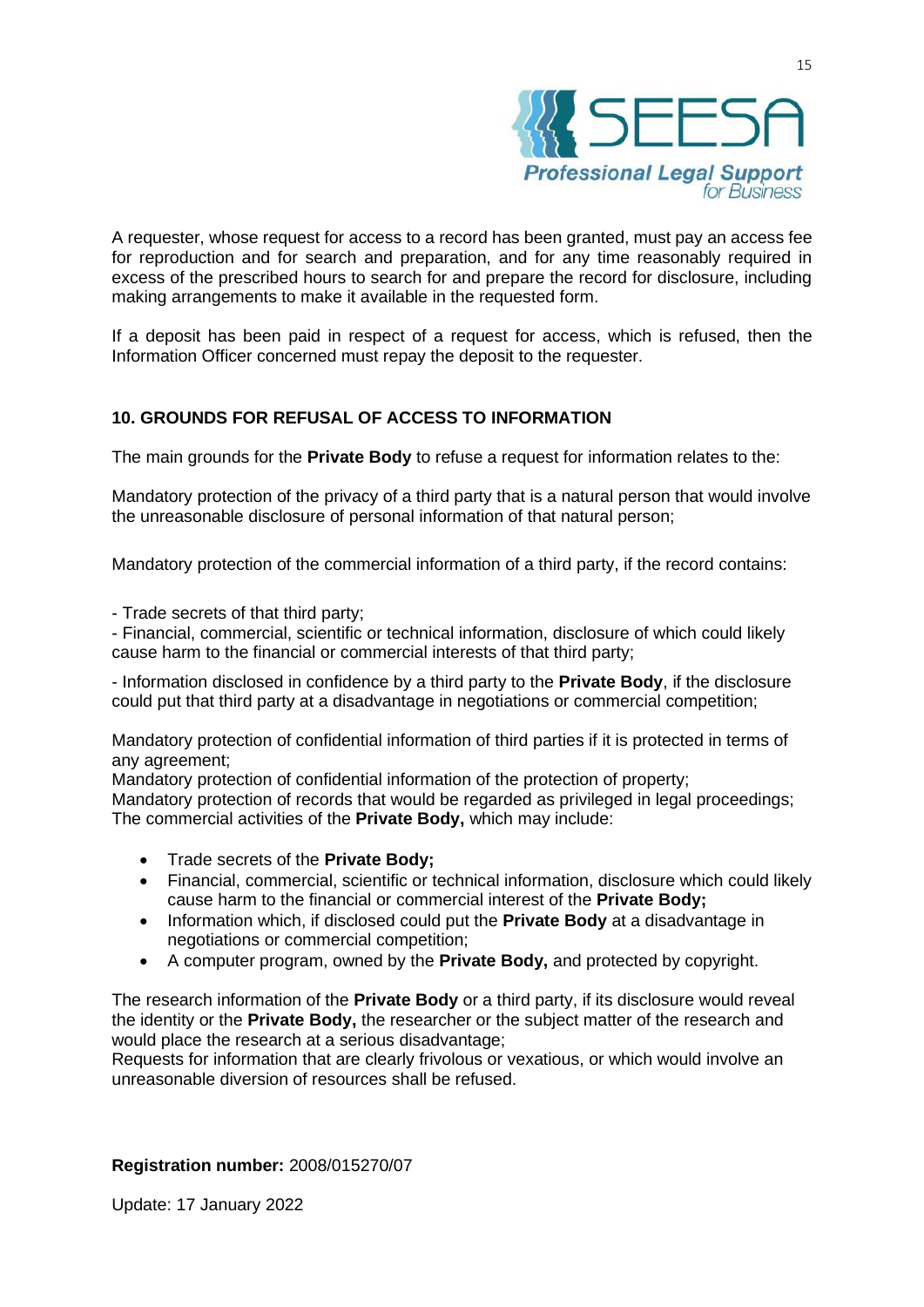

#### **11. DECISION**

The **Private Body** will within 30 days of receipt of the request, decide whether to grant or decline the request and give notice with reasons (if required) to that effect.

The 30 day period within which the **Private Body** has to decide whether to grant or refuse the request, may be extended for further period of not more than thirty days if the request is for a large amount of information, or the request requires a search for information held at another office of the **Private Body** and the information cannot reasonably be obtained within the original 30 day period. The **Private Body** will notify the requester in writing should an extension be sought.

# **12. PROCESSING OF PERSONAL INFORMATION**

#### **12.1 Purpose of Processing Personal Information**

The purpose of the Protection of Personal Information Act (POPIA) is to promote the protection of personal information of data subjects and to give effect to their right of privacy as provided for in the Constitution. SEESA (Pty) Limited is responsible to ensure that information is processed lawfully, fairly, and transparently and that we comply with the condition set out in POPIA.

SEESA (Pty) Limited will process personal information for the following purposes:

- Record keeping purposes;
- Compliance purposes;
- Staff administration and job applicants;
- Service delivery purposes;
- Handling complaints;
- Procurement process;
- Health and Safety purposes;
- Monitor access, secure and manage our premises and facilities;
- Help improve quality products and services;
- To administer legal contractual purposes;
- To recover debt;
- To transact with suppliers.

#### **Registration number:** 2008/015270/07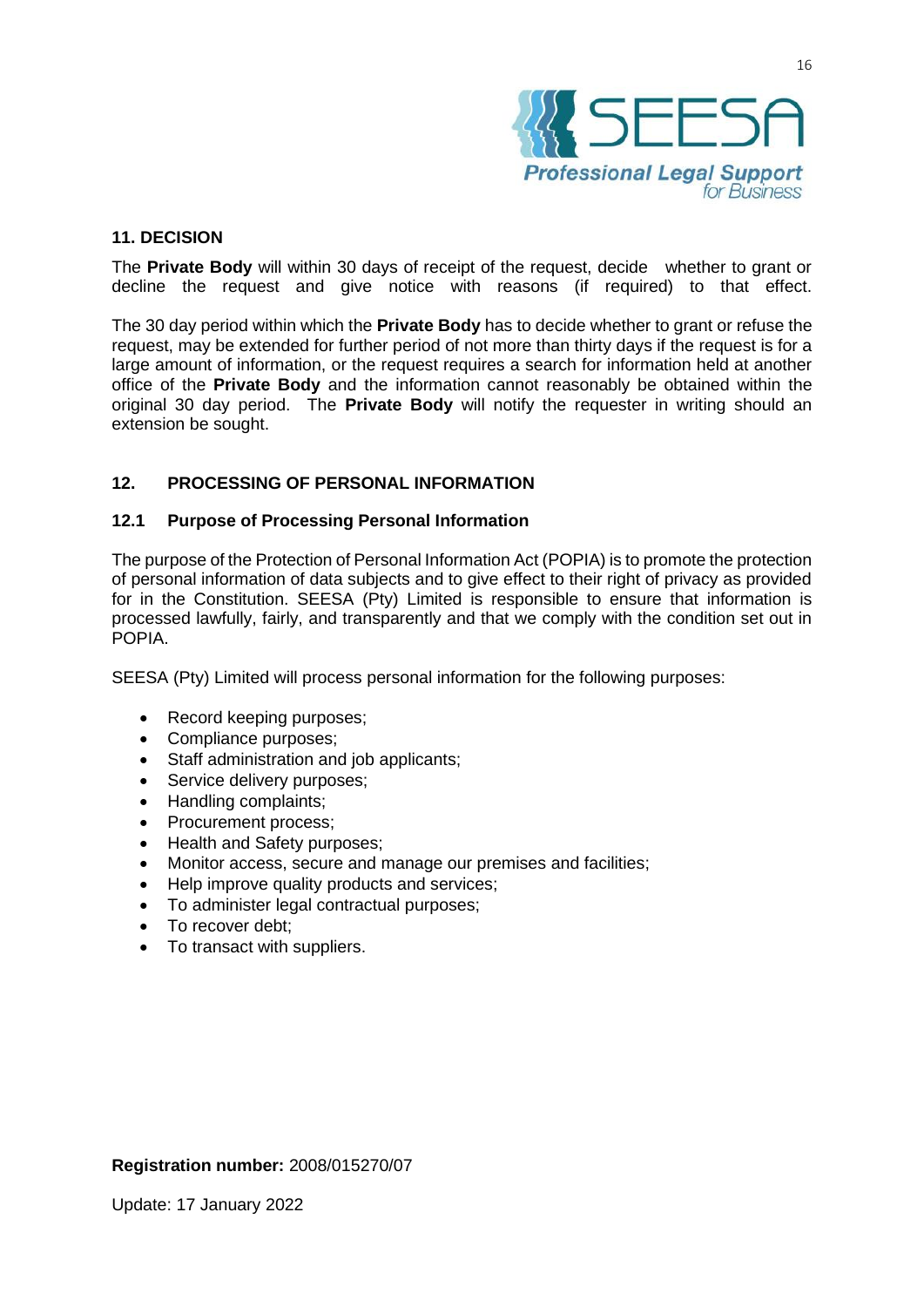

# **12.2 Description of the categories of Data Subjects and of the information or categories of information relating thereto**

| <b>Categories of Data</b><br><b>Subjects</b> | Personal Information that may be processed                                                                                                                                                                                                                                                                                                                                                                                                                                                                                                                                                                                                                                                                                                                                                                            |
|----------------------------------------------|-----------------------------------------------------------------------------------------------------------------------------------------------------------------------------------------------------------------------------------------------------------------------------------------------------------------------------------------------------------------------------------------------------------------------------------------------------------------------------------------------------------------------------------------------------------------------------------------------------------------------------------------------------------------------------------------------------------------------------------------------------------------------------------------------------------------------|
| <b>Customers / Clients</b>                   | These include, but are not limited to the following:<br><b>Full Name</b><br>$\bullet$<br>Surname<br>$\bullet$<br>ID number<br>$\bullet$<br>Address<br>$\bullet$<br><b>Banking details</b><br>$\bullet$<br><b>Income Tax Number</b><br>$\bullet$<br>Contact number<br>$\bullet$<br>Company name<br>٠<br>Company registration number<br>٠<br><b>Physical Address</b><br>$\bullet$<br><b>Email address</b><br>$\bullet$<br>Trade classification<br>$\bullet$<br>Trade classification code<br>$\bullet$<br>SIC code<br>$\bullet$<br><b>PAYE</b> information<br>$\bullet$<br>SDL information<br>$\bullet$<br><b>UIF</b> information<br>Postal address<br>$\bullet$<br>Gender<br>$\bullet$<br>Race<br>$\bullet$<br><b>Medical information</b><br>$\bullet$<br>Dependant information<br>$\bullet$<br>Next of kin information |
| Directors/Shareholders                       | These include, but are not limited to the following:<br><b>Full Name</b><br>$\bullet$<br>Surname<br>$\bullet$<br><b>ID</b> number<br>$\bullet$<br>Address<br>$\bullet$<br><b>Banking details</b><br>$\bullet$<br>Income Tax Number<br>$\bullet$<br>Contact number<br>$\bullet$<br>Gender                                                                                                                                                                                                                                                                                                                                                                                                                                                                                                                              |

**Registration number:** 2008/015270/07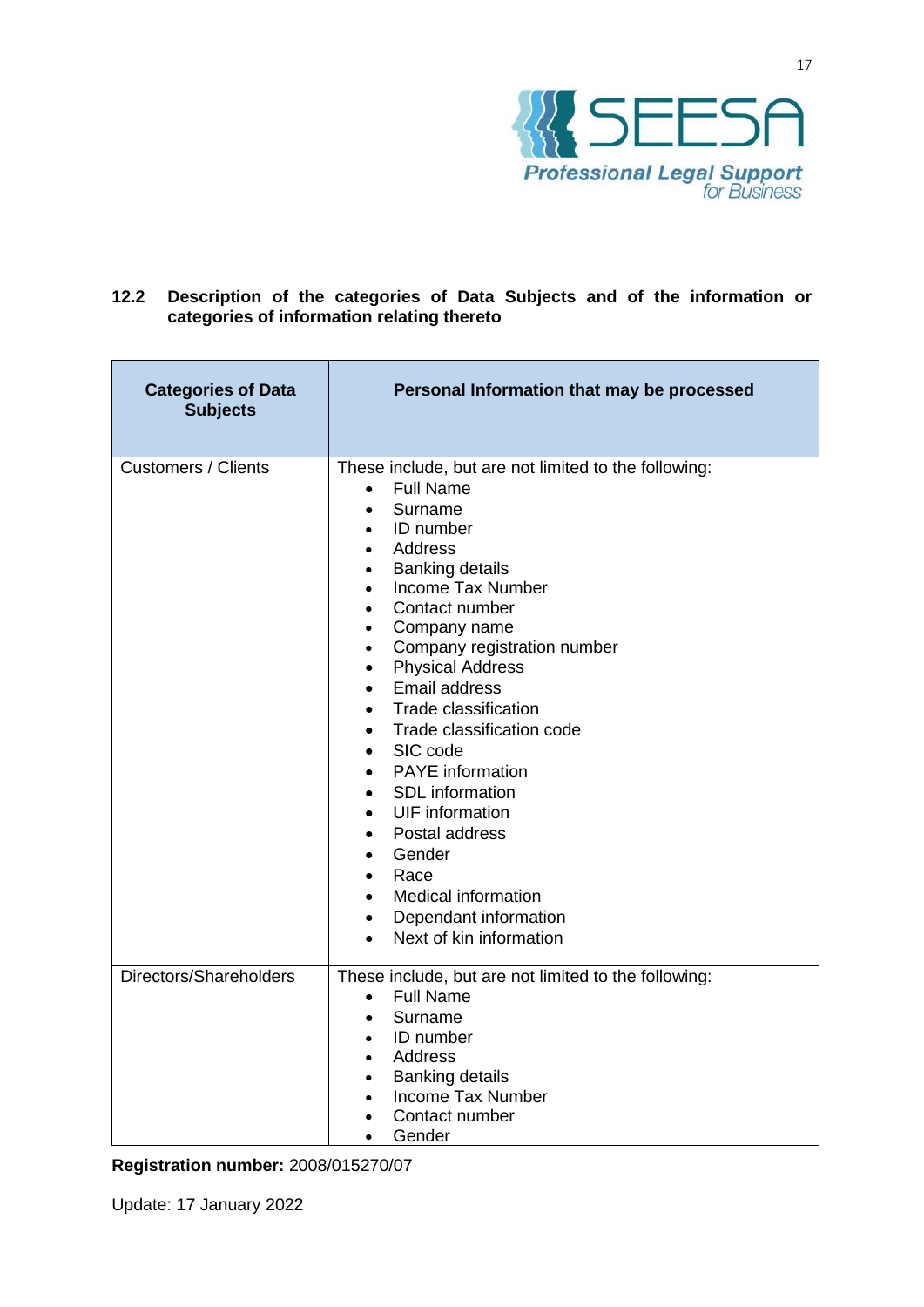

|          | Race                                                 |
|----------|------------------------------------------------------|
|          | Company/Trust name                                   |
|          | Company/Trust registration number                    |
| Employee | These include, but are not limited to the following: |
|          | Name<br>$\bullet$                                    |
|          | Surname                                              |
|          | <b>ID</b> number<br>$\bullet$                        |
|          |                                                      |
|          | Email address<br>$\bullet$                           |
|          | Gender<br>$\bullet$                                  |
|          | Nationality<br>٠                                     |
|          | <b>Blood Type</b>                                    |
|          | Work no.                                             |
|          | Driver's license details                             |
|          | <b>Marital Status</b><br>$\bullet$                   |
|          | Telephone number<br>٠                                |
|          | Next of Kind details<br>$\bullet$                    |
|          | <b>Banking details</b><br>٠                          |
|          | Address<br>$\bullet$                                 |
|          | Qualifications<br>$\bullet$                          |
|          | Psychometric tests                                   |
|          | <b>MBTI</b> personality tests<br>٠                   |
|          | <b>PAYE</b> Information                              |
|          | <b>UIF</b> Information<br>$\bullet$                  |
|          | <b>Medical Information</b>                           |
|          | Tax number                                           |
|          | Dependants information<br>$\bullet$                  |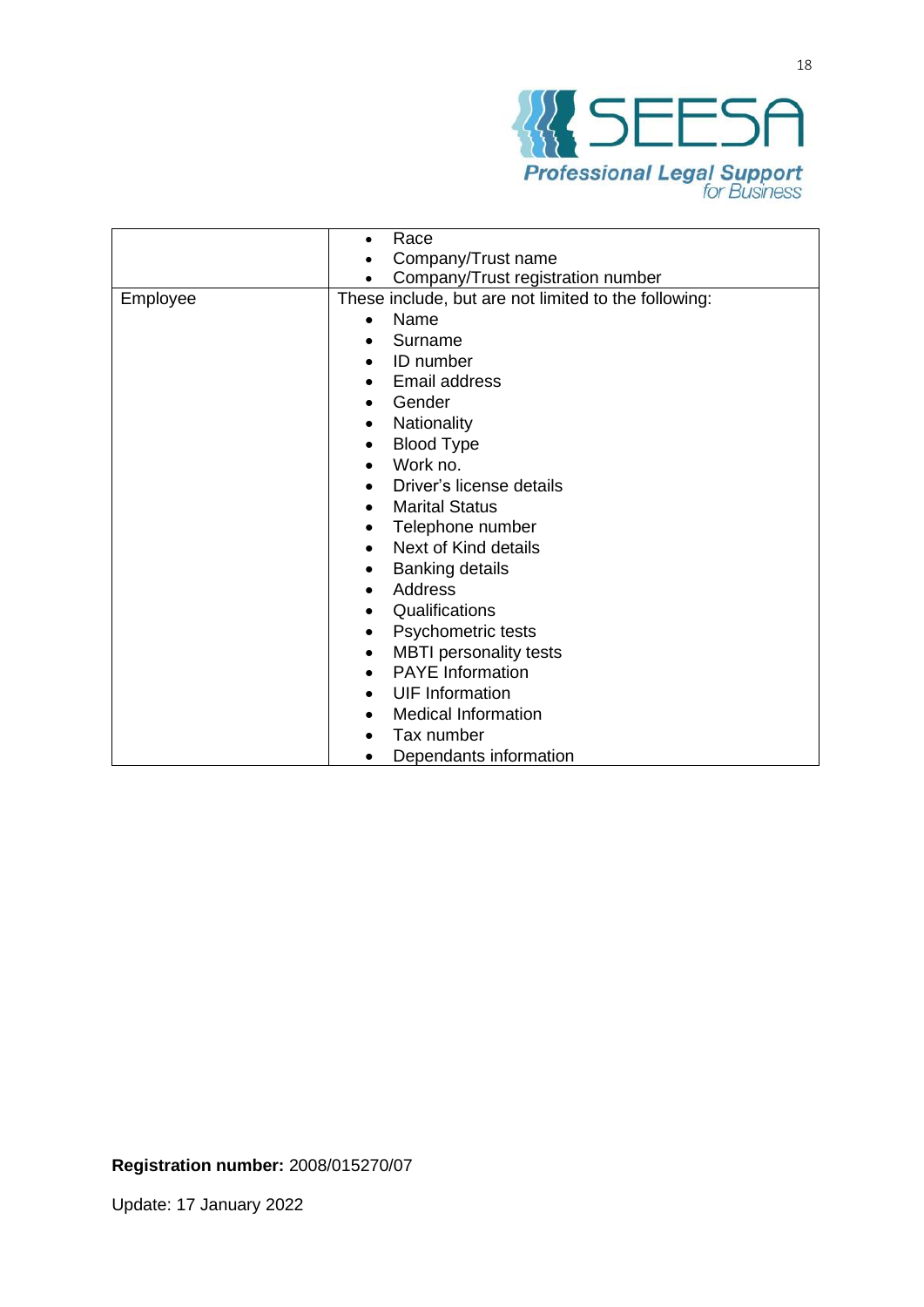

# **12.3 The recipients or categories of recipients to whom the personal information may be supplied**

SEESA (Pty) Limited may supply information to the following third parties:

- Payroll administrators
- Training providers
- Clock in system administrators
- Verification agencies
- Provident fund administrators
- Auditing
- Criminal checks agencies
- Information Security service providers

#### **12.4 Planned transborder flows of personal information**

SEESA (Pty) Limited does not transfer any information out of the borders of South Africa.

#### **12.5 General description of Information Security Measures to be implemented by the responsible party to ensure the confidentiality, integrity and availability of the information**

SEESA (Pty) Limited has implemented the following Information Security Measures to ensure the confidentiality, integrity and availability of all information residing on our IT Systems:

Confidentiality of all information is accomplished by limiting authorized access on all information to specified personnel only. This is done by means of secure logins by employees only from SEESA (Pty) Limited managed devices. All backups of data are encrypted. The server physical access is limited to IT personnel only.

Integrity is maintained with user access controls to limit all actions with data. We have local and cloud backups that is fully encrypted. The backups can only be accessed by authorized personnel. DLP(Data Loss Prevention) policies are in place to prevent misuse of data.

Availability is achieved through advanced failover cluster servers, DR site and Cloud backups, and a local NAS containing all the backups. SEESA (Pty) Limited is making use of ESET Anti-Virus on all Computers and Servers. The firewall has IDS (Intrusion Detection system) and IPS (Intrusion prevention system) in place that protects the servers from being hacked and any data loss.

#### **Registration number:** 2008/015270/07